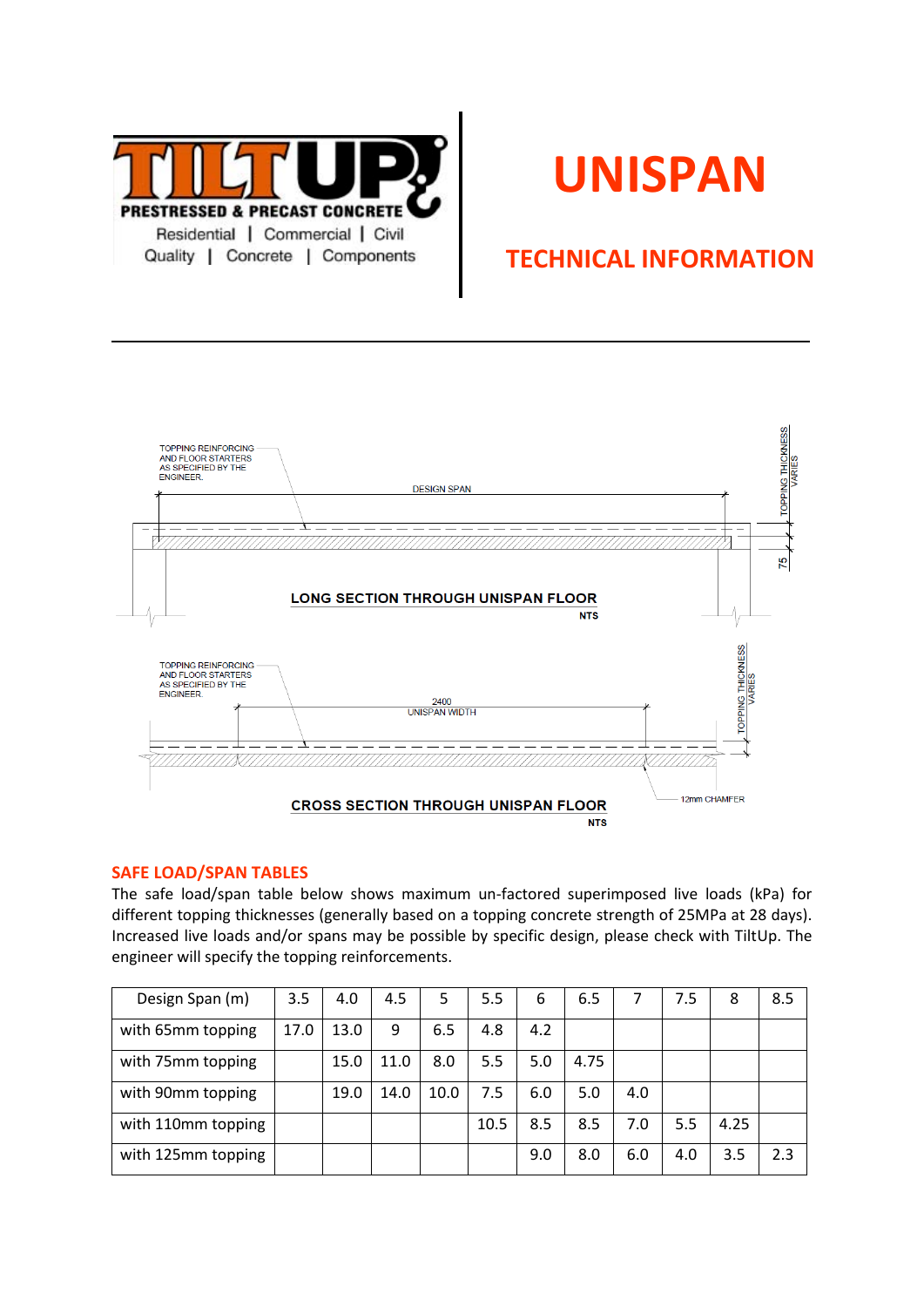#### **DURABILITY**

The load/span table is based on the durability requirements specified in NZS 3101:2006 for an A1 internal environment exposure classification. Where a more severe exposure classification is required, live loads may need downgrading.

## **SOUND TRANSMISSION CLASS (STC)**

A concrete floor such as Unispan is ideal for residential dwellings because its mass prevents sound transmission. Unispan with 65mm topping has an STC rating of 55dB. If a 9.5mm thick suspended ceiling is placed to the underside, a STC rating of 58dB is achievable

#### **TOPPING CONCRETE**

The topping concrete strength should be specified at a minimum of 25MPa as per cl 5.2.1 NZS 3101 - Part1:2006. Floor reinforcement and saddle bars should be designed and shown on the Consulting Engineers drawings. Steps in the topping can be formed using suitable density polystyrene, however the extra topping thickness, as well as the benefit of added stiffness, needs to be accounted for as a gravity load and allowed for in the design

#### **TEMPORARY PROPPING DURING CONSTRUCTION**

Specific propping requirements for given loads and spans will be detailed on the shop drawings and are usually in the order of:

- One row of props for spans up to and including 6 metres.
- Two rows are required for spans greater than 6 metres.

A suitably qualified engineer will need to be consulted for the design of the propping system. Precambers to set the level of the props will be shown on the shop drawings. Propping is required to be in place prior to placing the Unispan on-site. For multiple story buildings back propping should be in place for a minimum of two levels below the level being constructed, or to solid ground. Load on the back-props from the finished floors should be relieved, remaining snug, prior to the props supporting the level being constructed to take the wet concrete topping load. The propping can be removed when the topping concrete strength has reached 15MPa

#### **END SEATING**

Unispan requires a minimum of 50mm or span/180, whichever is greater, seating on concrete walls or beams. If concrete supports are armoured or on steelwork the end seating can be reduced by 15mm as per cl 18.7.4 NZS 3101 - Part1:2006. A construction tolerance of 10mm needs to be added to these figures. TiltUp recommends a minimum of 75mm end seating on masonry block work and, where possible, the 15mm reduction does not apply when seating on steel. We also recommend the use of low friction bearing strips under the bearings of the Unispan.

#### **HANDLING AND STORAGE**

TiltUp Unispan is designed to be lifted using hooks and chains to strand lifting eyes located at ends or length divided by five from each end. Unispan is to be dunnaged as close as possible to the lifting location and with blocks in line with the block below, on solid and even ground. Ensure lifting equipment is regularly checked.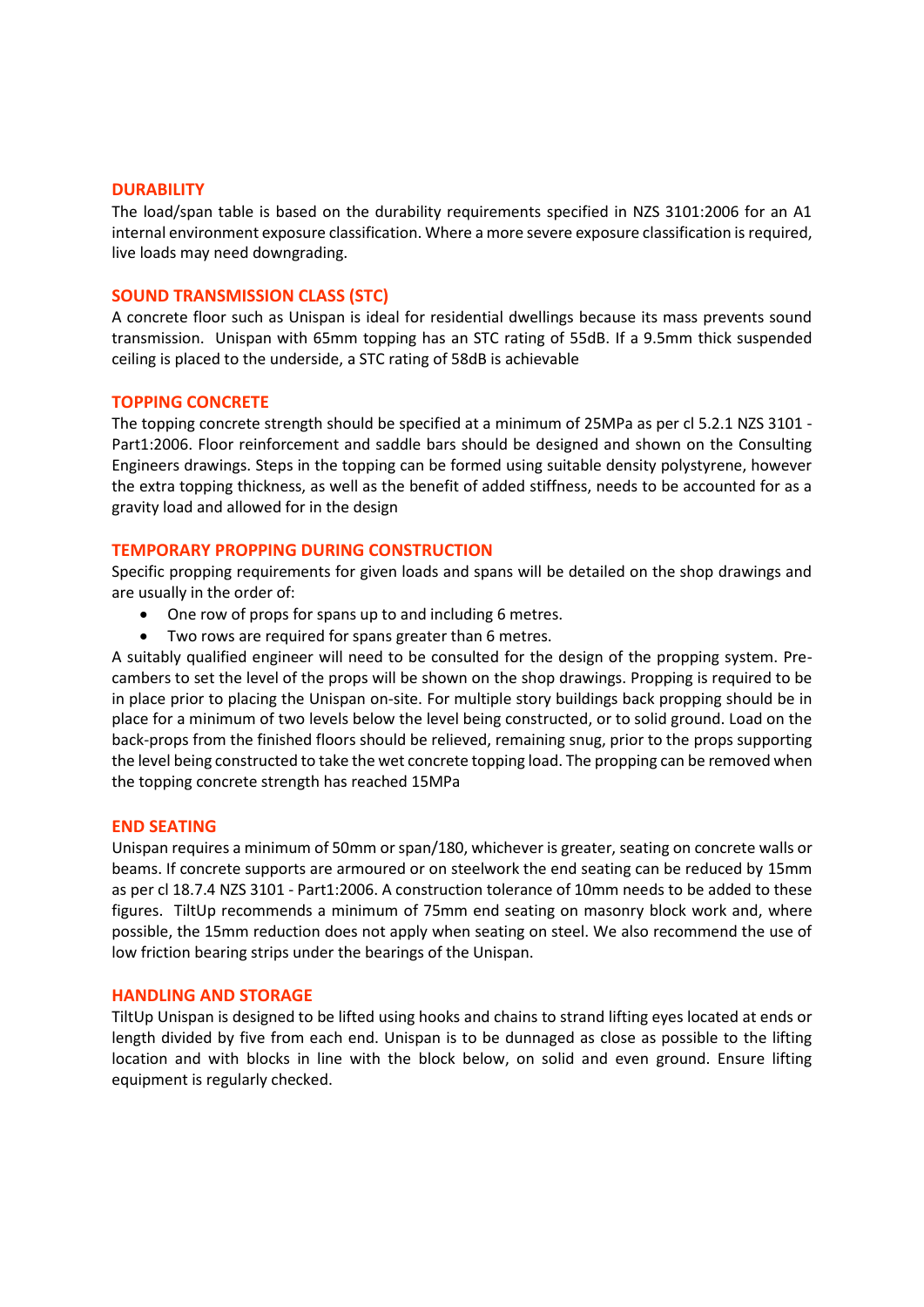## **PENETRATIONS**

Unispan Flooring allows flexibility for accommodating penetrations in specific locations avoiding the strands. If a strand is cut on-site, place a prop either side and contact TiltUp's technical department for a design review.

#### **DESIGN NOTES**

- 1. The maximum safe loads shown are based on simply supported spans for both serviceability limit states (SLS) and ultimate limit states (ULS). Design for longer spans may be possible where structural continuity is available. The section properties are based on transformed sections for maximum spans.
- 2. The load/span tables assume loads are uniformly distributed. Consideration is required for shear actions induced from point loads. Contact TiltUp's technical team for advice
- 3. The load/span tables are based on simply supported spans up to a floor thickness of span/44. Spans with floor thickness less than span/44 will require continuity.
- 4. Consideration needs to be given to long term creep effects due to higher superimposed dead loads. Contact TiltUp's technical team for guidance.
- 5. Calculated deflection due to live load has been limited to span/500. If design is required for sustained super dead and/or live loads, then long term creep deflection must be checked. This may result in a requirement for a more robust unit.
- 6. Camber over temporary props is approximately 5mm per metre of span over 4 metres and will be shown on shop drawings.

## **SECTION PROPERTIES**

These are based on a 2.400mm wide section acting compositely with a specified depth of concrete topping.

|                       | O/A   | Area Ac           |                   |      | Zb                | Zt                | Floor  | Floor  |
|-----------------------|-------|-------------------|-------------------|------|-------------------|-------------------|--------|--------|
|                       | depth | $10-2$            | $10 - 4$          | Yb   | $10-3$            | $10-3$            | Mass   | Weight |
|                       | (mm)  | (m <sup>2</sup> ) | (m <sup>4</sup> ) | (mm) | (m <sup>2</sup> ) | (m <sup>2</sup> ) | (kg/m) | (kPa)  |
| Bare unit             | 75    | 18.0              | 0.8438            | 37.5 | 2.250             | 2.250             | 441    | 1.80   |
| 75 with 65mm topping  | 140   | 33.6              | 4.473             | 62.8 | 7.127             | 5.791             | 822    | 3.36   |
| 75 with 75mm topping  | 150   | 36.0              | 5.499             | 67.1 | 8.196             | 6.634             | 881    | 3.60   |
| 75 with 90mm topping  | 165   | 39.6              | 7.321             | 73.7 | 9.930             | 8.022             | 969    | 3.96   |
| 75 with 110mm topping | 185   | 44.4              | 10.320            | 82.8 | 12.470            | 10.09             | 1087   | 4.44   |
| 75 with 125mm topping | 200   | 48.0              | 13.81             | 93.0 | 14.85             | 12.91             | 1176   | 4.80   |

Concrete density assumed at 24 kN/cu.m

## **DESIGN**

TiltUp can supply a Producer Statement for the design of the Unispan floor as well as the manufacture of the Unispan units.

#### **SITE ERECTION**

TiltUp can undertake the erection of the Unispan slabs – please request an "in-place" quotation.